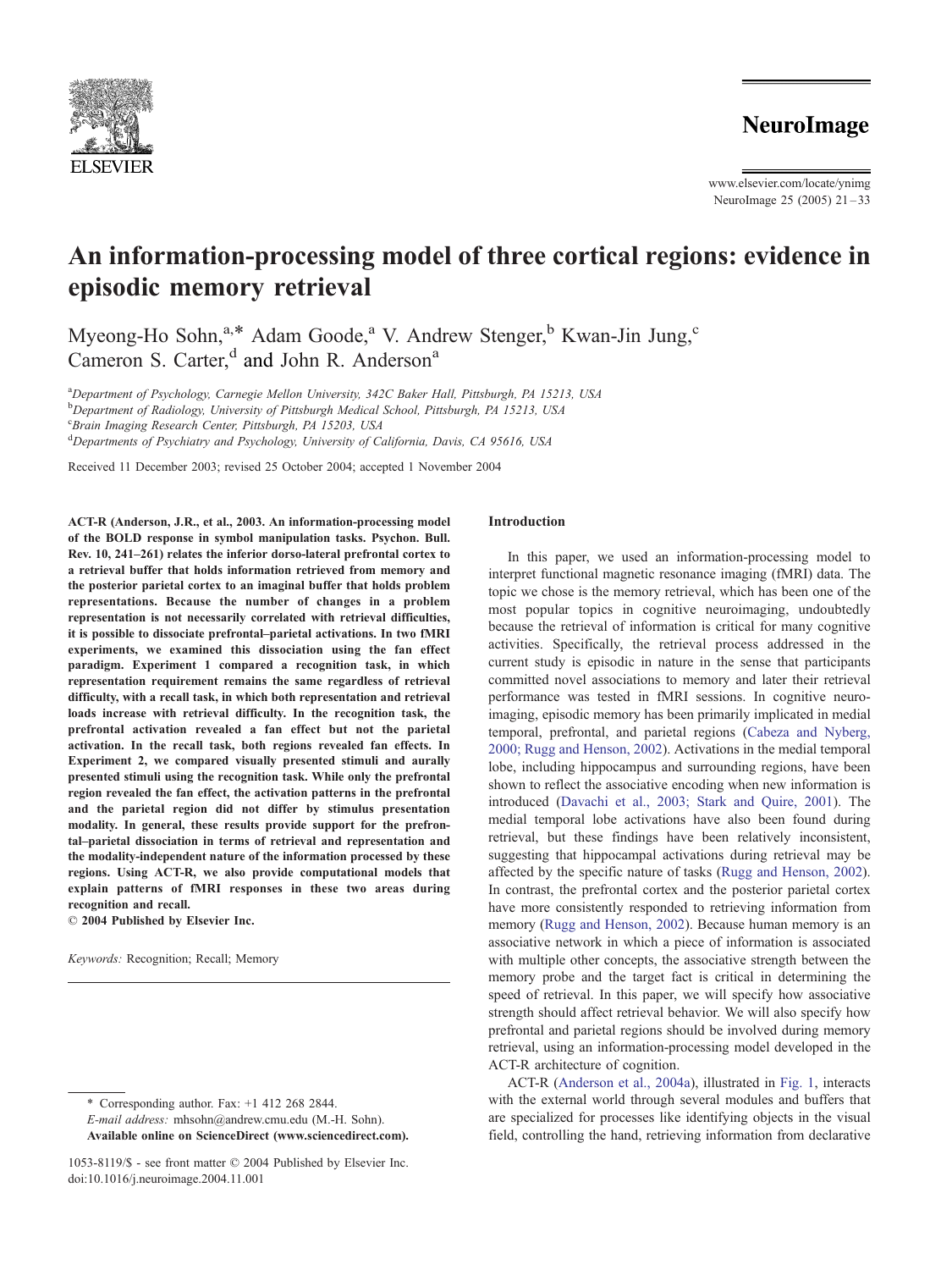<span id="page-1-0"></span>

Fig. 1. The organization of information in ACT-R 5.0.

memory, or keeping track of current goals and intentions. ACT-R assumes a central production system that is sensitive to the pattern of information deposited in the buffers of these modules, and the information in a buffer changes as a result of the module activity. The significance to brain imaging is that the activity of each buffer is assumed to be reflected in cortical activity. Therefore, by specifying the buffer actions that underlie behavioral performance of a certain task, it is possible to predict the patterns of cortical activations.

Three buffers of the ACT-R architecture are of central interest to the current study. First, the imaginal buffer holds the representation of problems, such as mental images of memory probes, while other operations are being performed on these probes. The imaginal buffer is active when the problem representation changes, for example, when a new stimulus is encoded from the environment or from memory. In a previous study ([Anderson et](#page-12-0) al., 2003), we defined the imaginal buffer as a region in the posterior parietal cortex, medially located in the intraparietal lobule. The imaginal-parietal mapping is consistent with findings such as the intraparietal activation during encoding of verbal items ([Clark and Wagner, 2003; Davachi et al., 2001\)](#page-12-0), the inferior parietal lobule activation in mental imagery tasks ([Zacks et al.,](#page-12-0) 2002), the superior parietal lobule activation during imagery formation of semantic content ([Reichle et al., 2000\)](#page-12-0), and the inferior parietal lobule activation during symbolic manipulation as opposed to verbal representation ([Dehaene et al., 1999\)](#page-12-0). Second, the retrieval buffer holds information retrieved from declarative memory, and it is active when there is a request for retrieval. In ACT-R, the retrieval buffer is associated with the inferior dorsolateral prefrontal cortex. Numerous brain-imaging studies have reported higher prefrontal activations during memory retrieval than during working memory maintenance ([Cabeza et al., 2002; Wagner](#page-12-0) et al., 2001) or other control conditions ([Thompson-Schill et al.,](#page-12-0) 1997). Third, the manual buffer, which is attributed to the motor cortex, is active when a motor response is programmed and executed, reflecting the complexity of motor programming. Though not a part of the current ACT-R, it is likely that some aspects of motor programming and execution may also be associated with such regions as supplementary motor and premotor cortices.

The main goal of this paper is to describe how the prefrontal, parietal, and motor regions are involved in memory retrieval, and especially how the prefrontal and parietal regions can be functionally dissociated. Our claim is that the retrieval buffer responds to retrieval demands but the imaginal buffer responds to representational demands. In our previous event-related fMRI study ([Sohn et](#page-12-0) al., 2003), we tested this hypothesis in the fan-effect paradigm ([Anderson, 1974\)](#page-12-0), in which participants committed arbitrary facts to memory and their recognition was tested later. In this paradigm, retrieval takes longer as elements in the probe are associated with more facts. The fan effect refers to an increase in response time and/or error rates with fan on a memory test. The explanation is that associative strength becomes weaker as more facts fan out from the memory probe. In the ACT-R architecture described earlier, the retrieval operation is directly affected by the associative strength or the fan. However, the number of items to be encoded is the same regardless of the fan in the recognition task. As evidence, [Sohn et al. \(2003\)](#page-12-0) showed that the prefrontal activation was higher with high-fan probes than with low-fan probes, therefore, reflecting the retrieval durations of different fan conditions. In contrast, although the parietal activation did rise during the course of a recognition trial, reflecting such processes as encoding the memory probe, its activation did not vary with the fan conditions.

[Sohn et al.'s \(2003\)](#page-12-0) study leaves two questions open. First, are there situations in which parietal activation is correlated with the associative strength? This is an important question because the parietal activation during episodic memory retrieval has been highly correlated with the prefrontal activation (for a review, see [Rugg and Henson, 2002\)](#page-12-0), and as a result, it has been an issue of debate how the parietal cortex is involved in episodic memory retrieval. Our hypothesis suggests that the parietal activation should not be directly related to memory retrieval but to the number of changes made to the problem representation. In the recognition paradigm, the number of representational changes does not vary with fan because the recognition task requires representation of just one probe and one retrieved trace. However, it is possible that the number of representational changes can be correlated with the associative strength. In Experiment 1, we compared a recall task with a recognition task. As will be explained, we constructed materials so that unique or stronger associations could reduce the encoding requirement in the recall task, but not in the recognition task. If the parietal cortex serves as the imaginal buffer that holds problem representations, we should observe prefrontal–parietal dissociation in the recognition task but not in the recall task.

The second question involves the specific nature of the information processed by the prefrontal and the parietal cortices. Implicitly, we have made an assumption that the information deposited in the buffers should not be modality specific. However, it is possible that these regions may be more sensitive to one modality than others. For example, evidence that the parietal cortex is associated with symbol manipulation ([Dehaene et al., 1999\)](#page-12-0) or with mental imagery ([Reichle et al., 2000\)](#page-12-0) suggests that the parietal activation may be more highly involved in representing visually presented information than information presented otherwise. Alternatively, some researchers have proposed that the parietal cortex should be the phonological store for the verbal working memory ([Jonides et al., 1998\)](#page-12-0). However, it is difficult to answer issues of modality-specificity on the basis of previous studies because most of them have used the visual modality for stimulus presentation. In Experiment 2, we presented fan materials visually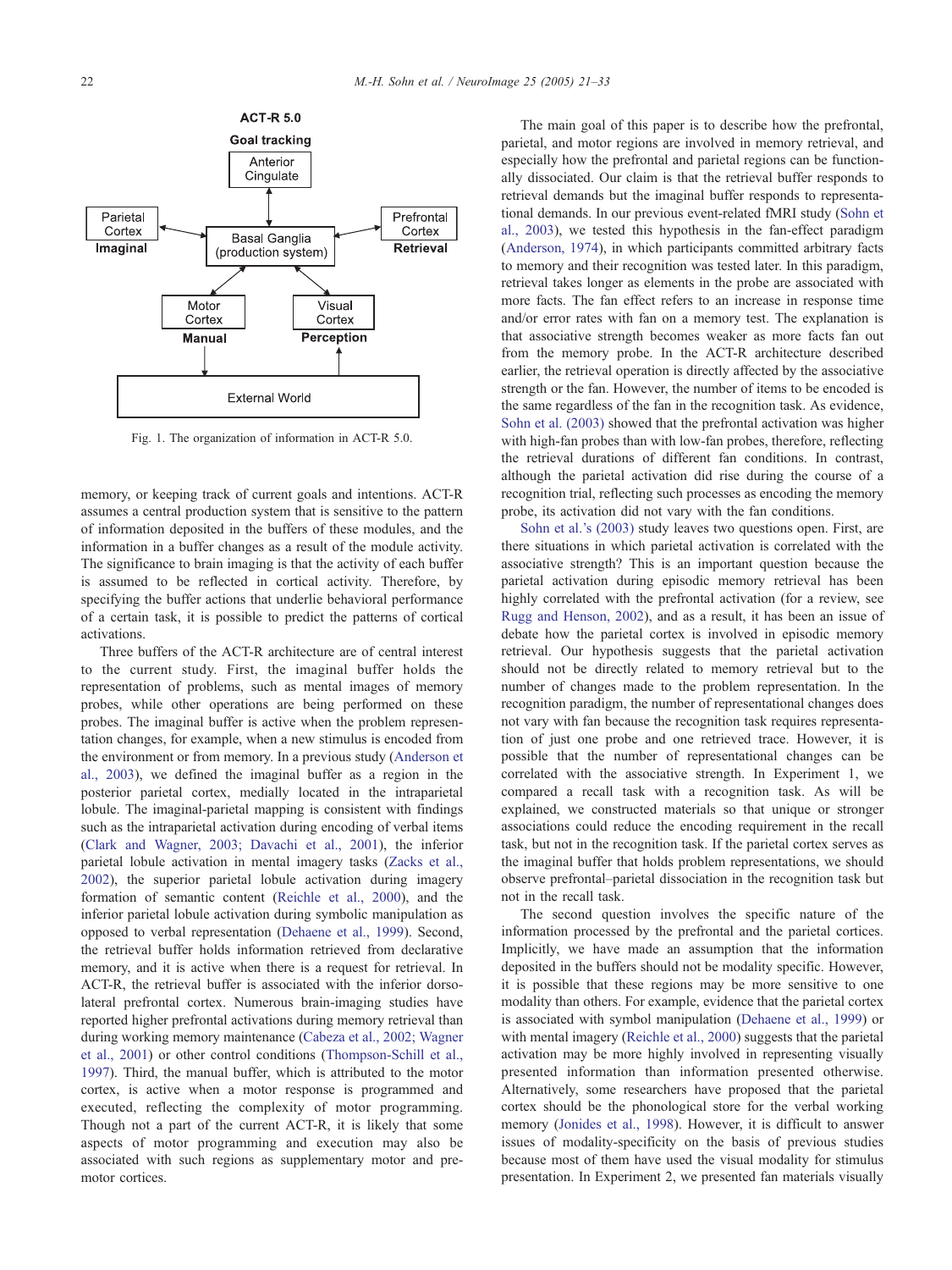as well as aurally for recognition tasks. By examining activations in the visual and auditory regions along with prefrontal and parietal cortices, we will be able to test whether these regions are modality specific or not.

In the following, we describe two experiments conducted in the fan effect paradigm. After reporting the behavioral results, we specify ACT-R models that explain the behavioral results. These models, constructed from component processes such as encoding, retrieval, and motor programming, specify when and how long a certain component has to be involved to produce the behavioral results. The most important purpose of this modeling effort is to acquire information about the duration of these component processes. The processing components of these models specifically tap the retrieval, imaginal, or manual buffers of the ACT-R architecture. Therefore, by estimating how long each component is in operation, we can predict the activation patterns in the brain regions corresponding to the buffers.

## Experiment 1

Experiment 1 tested the proposed prefrontal–parietal distinction with recognition and recall tasks. Participants studied 25 sentences in the form of subject–verb–object such as "Programmer punches chemist". Table 1 provides an abstract representation of these sentences. The sentences were constructed so that each subject and verb is associated with one, two, or three different object terms. After committing these sentences to memory, participants performed two episodic memory tasks. In the associative recognition task, the memory probe was a "subject-verb-object" triplet, and the task was to indicate whether the presented object term was correct for the subject–verb pair. In the cued-recall task, only the subject–verb pair was presented as a cue and the task was to indicate the correct object term.

The associative strength between the memory probe and the target fact is assumed to be less strong with increasing fan from subject–verb pairs, therefore increasing the duration of engagement of the retrieval buffer in both the recognition and the recall tasks. The encoding operation, however, does not differ with associative strength in the recognition condition because the number of items to be encoded in the memory probe is the same regardless of the fan. In the fan-1 condition of the recall task, however, the subject and the verb terms were redundant cues for the object term (see Table 1). Therefore, it is not necessary to encode both to retrieve the corresponding object term. In contrast, in the fan-2 and fan-3 conditions of the recall task, both subject

Table 1 Examples of subject–verb–object triplets

and verb terms have to be encoded because only as a pair they could indicate a unique object term. Therefore, the encoding operation differs with fan in the recall task but not in the recognition task. We have two predictions to test. First, in the recognition task, only the prefrontal activation should reveal the fan effect (increased activation with high fan) but not the parietal activation. Second, in the recall task, both the prefrontal and the parietal activations should reveal the fan effect.

## Materials and methods

## Research participants

Nine right-handed participants (4 female, 18–22 years of age range with average of 20.6 years) were recruited locally. Participants received a monetary fee for participating. Prior to the test, participants provided written informed consent in accordance with the Institutional Review Board of the University of Pittsburgh.

## Procedure

The design of the current study followed the original fan study ([Anderson, 1974\)](#page-12-0) and our previous fMRI study with the fan effect paradigm ([Sohn et al., 2003\)](#page-12-0). The E-Prime software package was used to present stimuli and to collect behavioral performance. On the acquisition day, participants memorized 25 sentences in the form of subject–verb–object (e.g., "Programmer punches chemist"). For each participant, five object terms were selected and each term was assigned to five different subject–verb pairs. Each subject and verb was associated with one, two, or three different object terms (see Table 1). Participants were first exposed to 25 sentences presented in five groups of five sentences that shared the same object term. To help memorization, participants were asked to construct and write down a story that would involve the presented object. Participants' memory of these sentences was perfected through a triple-pass dropout cued-recall procedure. In each pass, participants were given an object term, and were asked to type all five subject–verb pairs associated with it. If they produced all the correct answers to a given object term, then this term was dropped out of the pass. If they failed, the correct answers were provided and the object term was repeated after all the other object terms had been asked. This continued until all questions had been answered correctly three times.

| Fan-1          |                |                | Fan-2           |      |                | Fan-3           |      |                |  |
|----------------|----------------|----------------|-----------------|------|----------------|-----------------|------|----------------|--|
| Subject        | Verb           | Object         | Subject         | Verb | Object         | Subject         | Verb | Object         |  |
| S <sub>1</sub> | V <sub>1</sub> | O <sub>1</sub> | S <sub>9</sub>  | V9   | O <sub>2</sub> | S <sub>13</sub> | V13  | O <sub>4</sub> |  |
| S <sub>2</sub> | V <sub>2</sub> | O <sub>4</sub> | S <sub>9</sub>  | V10  | O <sub>5</sub> | S13             | V14  | O <sub>1</sub> |  |
| S3             | V3             | O <sub>5</sub> | S10             | V11  | O <sub>3</sub> | S13             | V15  | O <sub>3</sub> |  |
| S4             | V <sub>4</sub> | O <sub>3</sub> | S10             | V12  | <b>O4</b>      | S14             | V13  | O <sub>5</sub> |  |
| S5             | V <sub>5</sub> | O <sub>4</sub> | <b>S11</b>      | V11  | <b>O4</b>      | S <sub>14</sub> | V14  | O <sub>2</sub> |  |
| S6             | V6             | O <sub>3</sub> | S <sub>11</sub> | V12  | O <sub>1</sub> | S <sub>14</sub> | V15  | O <sub>1</sub> |  |
| S7             | V <sub>7</sub> | O <sub>2</sub> | S <sub>12</sub> | V9   | O <sub>5</sub> | S15             | V13  | O <sub>2</sub> |  |
| S8             | V8             | O <sub>2</sub> | S12             | V10  | O <sub>1</sub> | S <sub>15</sub> | V14  | O <sub>3</sub> |  |
|                |                |                |                 |      |                | S15             | V15  | O <sub>5</sub> |  |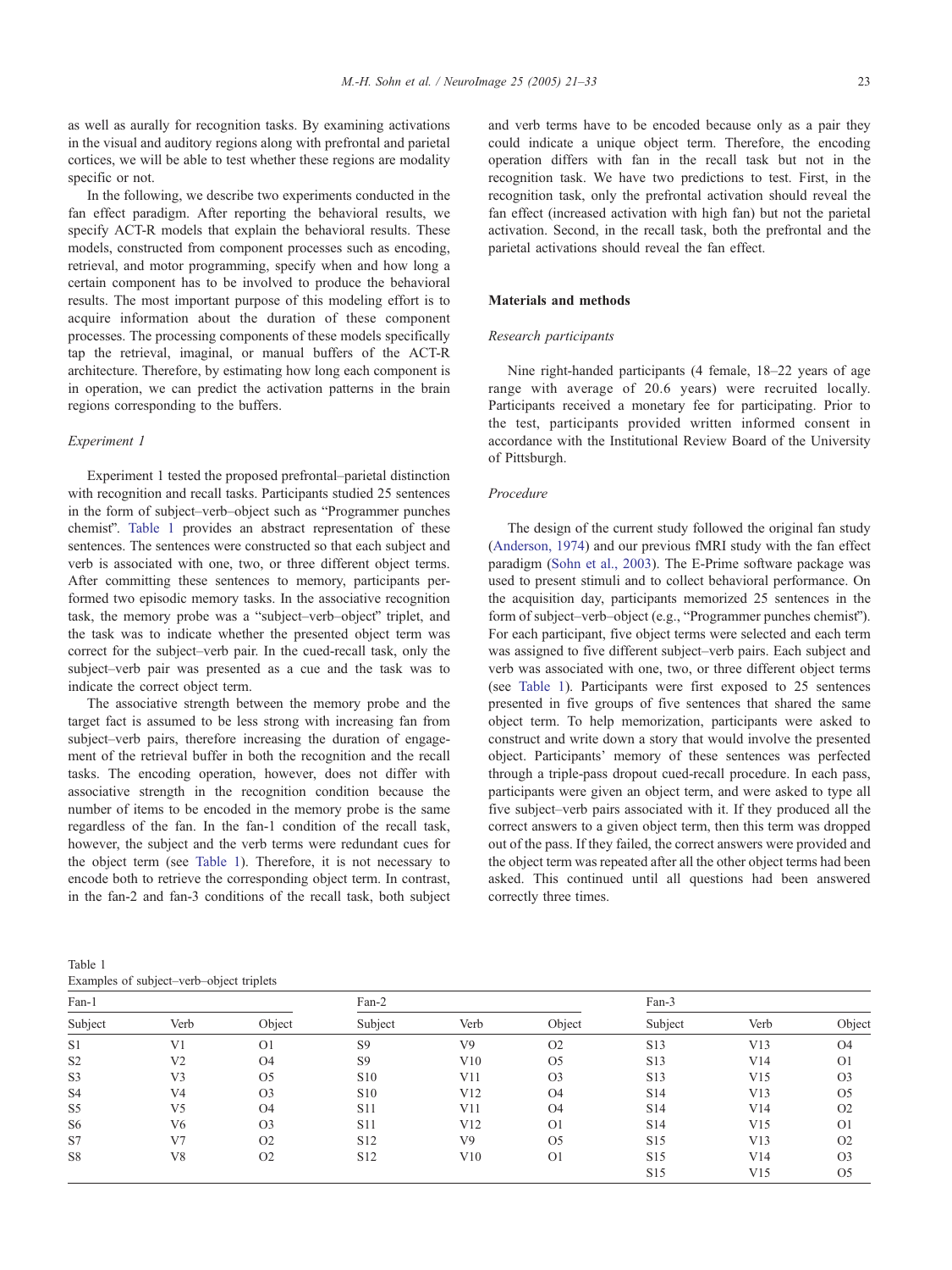<span id="page-3-0"></span>After the question–answering phase, participants received 50 recognition (25 targets and 25 foils) and 50 recall tasks. In the recognition test, a probe was in the form of a subject–verb–object triplet (e.g., "programmer-punches-chemist"). Participants made a judgment whether they had studied the probe or not. The foils were created by swapping object terms from the same condition. The "yes" and "no" responses were assigned to the second and the third buttons of a five-button response unit that is similar to the one used in a scanning session. In the recall test, a probe was in the form of a subject–verb pair (e.g., "programmer-punches-?"), and the task was to indicate which object was associated with the pair. The five object words were selected so that each one began with A, B, C, D, and E (e.g., Archer, Beautician, Chemist, Dentist, and Engineer) mapped to five buttons of the response unit.

A trial began with a warning signal (\*) that stayed on the screen for 2.4 s, and the memory probe followed for 4.8 s. Participants were told to make a response while the memory probe was on the screen with emphasis both on accuracy and speed. After the memory probe, 10.8 s of resting period followed, in which feedback on accuracy and speed was provided.

On the scanning day, immediately following the acquisition day, participants received 25 recognition and 25 recall trials as "warm-up" trials before the actual scans. Feedback was provided for warm-up trials. During an fMRI scanning, there were 4 recognition blocks and 4 recall blocks with 25 trials in each block. Each sentence was used twice as a target for recognition, twice as a foil for recognition, and four times for recall. Because trial-by-trial feedback was not provided in the scanning session, participants were allowed to ask questions regarding materials between blocks so that they could correct their memories if necessary. At the end of each block, average accuracy and latency were provided as feedback.

In total, there were three tests of materials: first immediately after acquisition, second as a warm up before functional scanning, and third during the actual functional scanning.

#### Imaging procedures

To collect event-related fMRI data, we used a single-shot forward spiral sequence acquisition on a GE 3T scanner, with 1200 ms TR, 18 ms TE, 70° flip angle, 20 cm FOV, 21 axial slices/scan with 3.2 mm thickness,  $64 \times 64$  matrix, and with AC-PC at the bottom slice. For each trial, 15 scans were acquired. Images were motion corrected using the 12-parameter rigid body model of the AIR [\(Woods et al., 1998\)](#page-12-0) program and then cross-registered to a common reference brain by minimizing signal intensity differences. Then, functional images were set to a standard mean intensity, smoothed (6 mm full-width half-maximum 3D Gaussian kernel), and pooled across participants to improve signal-to-noise ratio.

Table 2 Accuracy and latency, Experiment 1 and Experiment 2

## Results

#### Behavioral results and modeling

Both accuracy and latency were subjected to two-way analysis of variance (ANOVA) with fan and task as variables. For latency, only the correct trials were analyzed. For the recognition trials, the correct trials included both hits and correct rejections. Mean accuracy and latency for each fan-by-task condition are presented in Table 2. Accuracy was higher in the fan-1 condition than in other fan conditions ( $F(2, 16) = 8.84$ , MSE = 0.002,  $P \le 0.01$ , Newman–Keuls,  $P \le 0.05$ ). The main effect of task and its interaction with fan on accuracy were not significant ( $P$ 's  $> 0.09$ ). As Table 2 shows, overall accuracy is fairly high suggesting that participants memorized materials quite well.

When considering only the recognition task, rejecting foils took significantly longer than accepting targets by 145 ms  $(F(1, 8))$  = 13.39, MSE = 21146,  $P \le 0.01$ . However, the target-foil effect did not interact with the fan effect ( $P$ 's  $> 0.10$ ). To simplify analysis, we collapsed target and foil trials of recognition and compared recognition and recall tasks as a function of fan. Latency was faster with recognition than with recall ( $F(1, 8) = 8.57$ , MSE = 21373,  $P \le 0.05$ ). Also, latency was fastest in the fan-1 condition, intermediate in the fan-2 condition, and slowest in the fan-3 condition  $(F(2, 16) = 69.72, \text{MSE} = 41891, P \le 0.0001;$ Newman–Keuls,  $P \le 0.05$ ). The interaction between task and fan was also significant ( $F(2, 16) = 13.31$ , MSE = 14389,  $P \le$ 0.0001). As shown in Table 2, the fan effect (defined as the average increase between fan-1 and fan-2 conditions and between fan-2 and fan-3 conditions) was greater on the recall task than on the recognition task (504 ms for the recall task and 270 ms for the recognition task;  $t(8) = 5.00, P < 0.01$ .

Both recall and recognition latencies showed the fan effect and the fan effect was greater for the recall task than for the recognition task. In this section, we describe ACT-R models that simulate the fan effect and the interaction between the fan and the task. [Fig. 2](#page-4-0) shows schematics of the models for the recognition and recall tasks. The purpose of this model construction is to have good estimates of the timing of model components. Once we achieve this goal, we will be committed to the temporal parameters provided by these models in predicting the BOLD functions in the brain regions associated with the model components.

In the recognition model, it is assumed that all three terms (subject, verb, and object) are encoded first, and then the model proceeds to retrieve the target sentence. If the target sentence is successfully retrieved, the problem representation is updated to be associated with positive response. If not, the problem representation is updated to be associated with negative response. Then, the appropriate motor response is programmed. The model suggests that there is one source of the fan effect in the recognition task: the

| .     | Experiment 1 | Experiment 2 |             |        |         |       |          |       |
|-------|--------------|--------------|-------------|--------|---------|-------|----------|-------|
|       | Latency      |              | Accuracy    |        | Latency |       | Accuracy |       |
|       | Recognition  | Recall       | Recognition | Recall | Visual  | Aural | Visual   | Aural |
| Fan-1 | 1400         | 1254         | 0.93        | 0.90   | 641     | 653   | 0.96     | 0.97  |
| Fan-2 | 1822         | 1997         | 0.90        | 0.82   | 947     | 1003  | 0.88     | 0.87  |
| Fan-3 | 1940         | 2261         | 0.91        | 0.80   | 1099    | 1176  | 0.89     | 0.87  |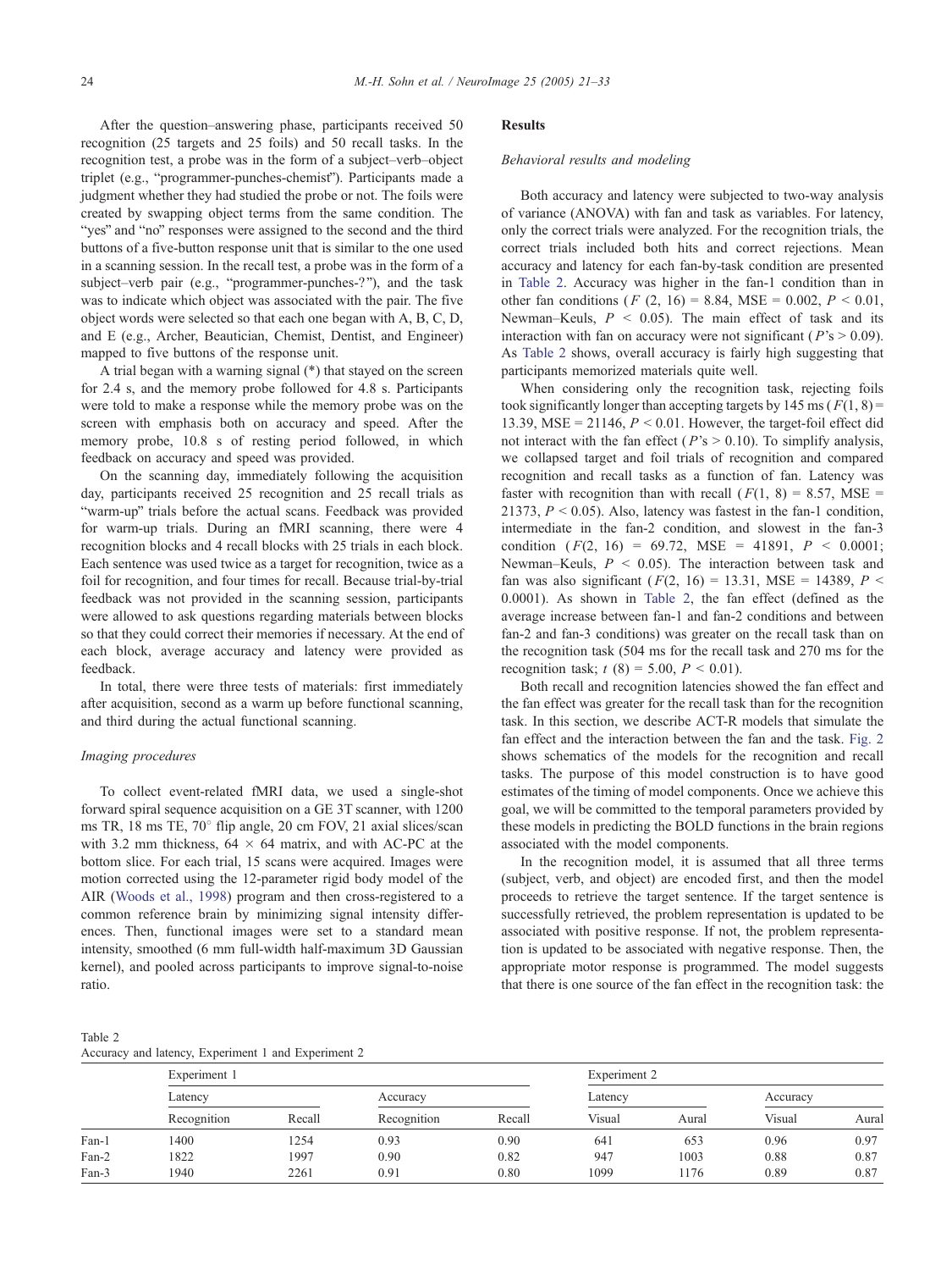<span id="page-4-0"></span>

Fig. 2. ACT-R models for different conditions of Experiment 1.

retrieval takes longer for higher fan conditions because the associative strength between the memory probe and the target sentence should be relatively weak. The encoding, updating, and motor programming take the same amount of time regardless of the fan.

The memory probe for the recall task was a subject–verb pair (e.g., programmer-punches-?"), and participants indicated the missing object term. Due to the nature of material construction, the subject and the verb terms in the fan-1 condition of the recall task were redundant cues for the corresponding object. The subject–verb pairs used for the fan 1 condition were unique and not used for the fan-2 and the fan-3 conditions. Moreover, participants memorized all the materials near perfection before the test was administered. Therefore, it was an assumption of our model that participants realized it is redundant to encode both subject and verb terms when a particular subject term or a verb term is encoded. Therefore, in the fan-1 condition, the retrieval process can be initiated by encoding only one of them. In the fan-2 and fan-3 conditions, however, both the subject and the verb terms should be encoded before proceeding to retrieve. This extra encoding component provides one source of fan effect in the recall condition, which is different from recognition. Another source of the fan condition is the retrieval duration, which is also the case for recognition. After retrieval, the object term is encoded from memory, and then the appropriate motor response is programmed. These models explain the fan effect in both recognition and recall tasks by assuming that the retrieval time takes longer for high fan trials than for low fan trials. The interaction between fan and task is explained by assuming extra encoding requirement on the high fan trials of the recall task. Next, we will describe how ACT-R implements the retrieval process in these models.

In ACT-R ([Anderson and Lebiere, 1998\)](#page-12-0), activation spreads from presented terms to the connected nodes that represent various facts, and the latency to retrieve any fact from memory is determined by activation level of that fact. Most important, the activation level of a fact is a direct reflection of the associative strength between the presented term and the fact: the more unique the association, the higher the activation. The activation,  $A_i$ , of a

particular fact  $i$  is determined by the following activation equation

$$
A_i = B_i + \sum_j W_j S_{ji}
$$
 Activation equation

where  $B_i$  is the base-level activation of the fact, reflecting its recency and frequency of study. We will simply assume  $B_i = 0$  in these experiments because all the sentences are novel associations. The summation is over the concepts, j, which are the activation sources. In the current study, these sources can be subject, verb, and object terms for the recognition task and subject and verb terms for the recall task. The multiplier,  $W_i$ , is the amount of attention given to a particular dimension that a source *j* belongs to. The total amount of  $W$  is set to 1, and it is distributed evenly among the dimensions.  $S_{ii}$  reflects the associative strength between the concept  $i$  and the fact  $i$ , and the fan effect depends on this associative strength. As more facts are associated with a concept, the strength of association to a particular fact is weakened, because there is more competition for the limited activation. The associative strength  $(S_{ii})$  depends on the total associative strength  $(S)$  and the number of associations from the concept, and is expressed as  $S-In(n)$ , where *n* is the number of associations. In this paper, we used the value of S inherited from another study (1.25, [Sohn et al., 2003\)](#page-12-0). Therefore, none of the parameters determining activation were estimated to fit the data. The parameter that is estimated is the scale factor,  $F$ , of the latency equation of ACT-R that determines the retrieval time on the basis of activation level:

## $T = Fe^{-A}$  Latency equation

where *A* is the activation level.

In the models described above, the imaginal buffer actions (i.e., encoding and updating) are constrained by the ACT-R architecture to take 200 ms each. Also ACT-R constrains the motor programming time with binary options to take 400 ms, which is the case for the recognition task. To fit behavioral results, we estimated three parameters. As mentioned, the best fitting latency factor  $F$  was estimated for the retrieval time, separately for the recognition and the recall tasks. The other estimated parameter was the motor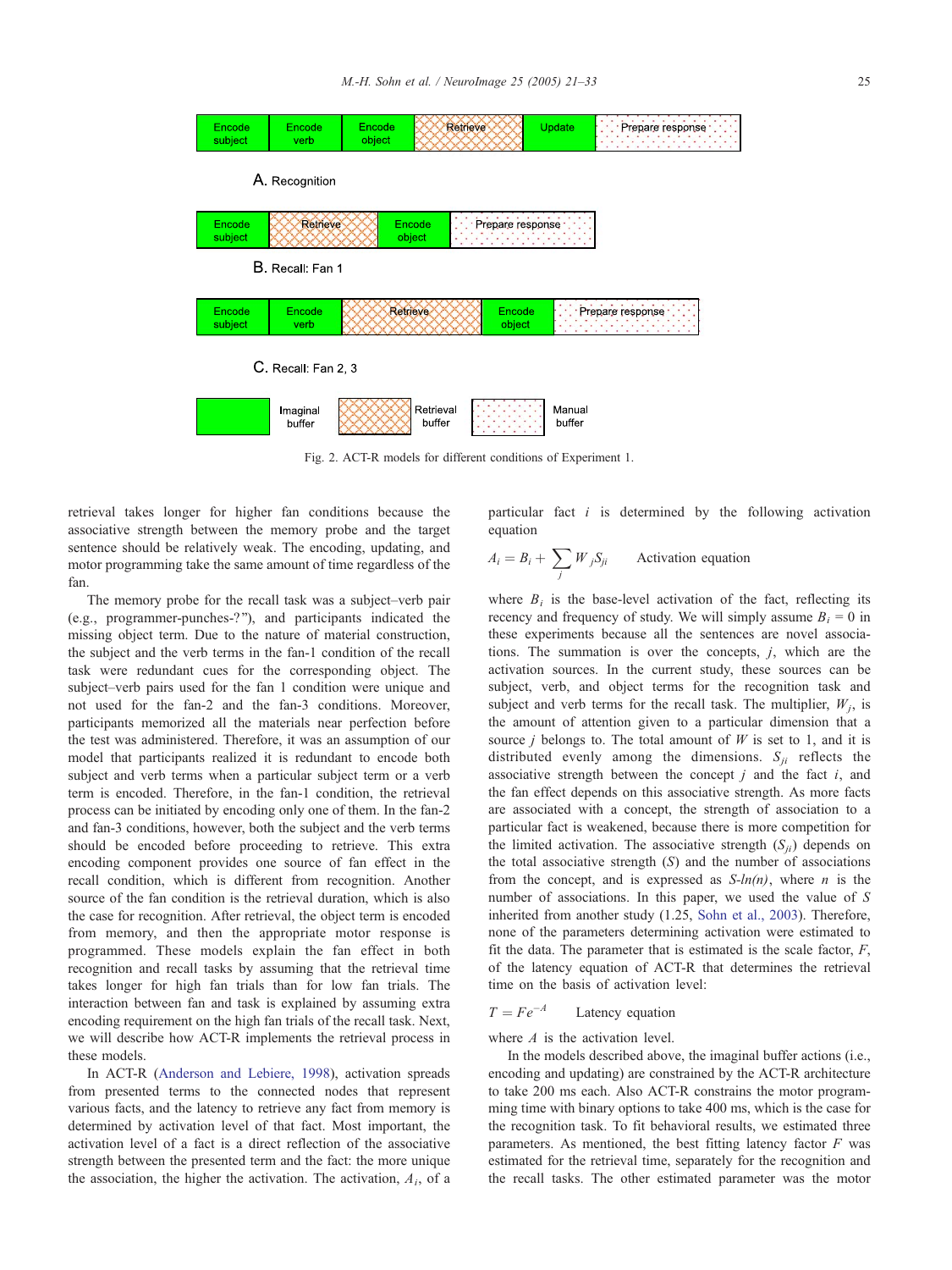<span id="page-5-0"></span>programming time for the recall task. Because there were five response alternatives, this time should be greater than the 400 ms of the recognition task. These parameters were estimated, while minimizing the  $\gamma^2$  deviation of the fit to the data defined as

$$
\sum_i (\hat{X}_i - \overline{X}_i)^2 / S \overline{x}^2
$$

which is the ratio of the actual deviation (sum of the squared deviations of the predicted means from the actual means) to the estimated variance of the means (squared standard errors obtained from the participant-by-condition interaction). This is a statistic whose degrees of freedom is the number of observations (6 in total) minus the number of parameters (3). The model fit is presented in Fig. 3A, along with data. The latency factor was 709 ms for the recognition and 1408 ms for the recall task. The retrieval times for all conditions estimated by the best fitting model are presented in Table 3. The estimated motor programming time for the recall task was 497 ms.

The model's prediction shows a significant deviation from the data ( $\chi^2 = 13.34$ ,  $df = 3$ , critical value = 7.82 at  $P = 0.05$ ). Inspection of Fig. 3 reveals that the misfit is largely because the model predicts participants should be taking longer in the fan-1 recognition condition. We think in this condition because the subject and verb are redundant, participants may have begun their retrieval early overlapping encoding and retrieval. However, we did not want to complicate our model to incorporate this possibility. This alternative model would not change the estimates of retrieval time or encoding time for purposes of the fitting of the fMRI data. We are only fitting the latency as a step to accounting for the fMRI data and so we were satisfied with this simpler, slightly approximate model.

#### Imaging results and modeling

In this section, we describe how to predict the fMRI responses in three cortical regions on the basis of the timing information from the behavioral models. The prefrontal, parietal, and motor regions in the left hemisphere were pre-defined as schematically illustrated in [Fig. 4.](#page-6-0) These are the same regions investigated by several studies on retrieval, encoding, and motor programming ([Anderson](#page-12-0) et al., 2004b; Qin et al., 2003; Sohn et al., 2003). Therefore, the current confirmatory analysis will provide a generalization to different tasks and materials. Each ROI was 5 voxels wide, 5 long, and 4 high for a total of 100 voxels per region (voxel size is  $3.125 \times$  $3.125 \times 3.2$  mm<sup>3</sup>). The majority of the left prefrontal ROI was in the inferior dorso-lateral prefrontal cortex with its central voxel

| Table 3 |  |                                                                     |  |  |  |
|---------|--|---------------------------------------------------------------------|--|--|--|
|         |  | Retrieval times of the best-fitting ACT-R models for each condition |  |  |  |

|       | Experiment 1     |             | Experiment 2 |            |  |
|-------|------------------|-------------|--------------|------------|--|
|       | Recognition (ms) | Recall (ms) | Visual (ms)  | Aural (ms) |  |
| Fan-1 | 347              | 404         | 258          | 258        |  |
| Fan-2 | 552              | 807         | 516          | 516        |  |
| Fan-3 | 723              | 1211        | 773          | 773        |  |

located at  $-44$ , 21, 21 in Talairach coordinates. The voxels in the prefrontal ROI are located in BA 9, 44, 45, and 46. The left posterior parietal ROI was in the intra-parietal lobule (BA 39/40), with its central voxel located at  $-24$ ,  $-64$ , 34 in Talairach coordinates. The left motor ROI was in left BA 1/2/3/4, including both motor and somatosensory regions, with its central voxel located at  $-37$ ,  $-24$ , 47 in Talairach coordinates.

To specify fMRI responses for different fan conditions that we tested, we decomposed the models into three types of buffer actions. In our models, encoding and updating operations are imaginal buffer actions and attributed to the parietal functions. The retrieval operation is a prefrontal function, and the motor programming is a motor function. In [Anderson et al. \(2003, in press b\),](#page-12-0) a proposal has been developed for how the duration of a buffer action maps onto the predicted fMRI response. This proposal starts with the common assumption by a number of researchers ([Boyton et al., 1996; Cohen,](#page-12-0) 1997; Dale and Buckner, 1997) that the blood oxygenation level dependent (BOLD) response to an event varies according to the following function of the time,  $t$ , since the event:

$$
B(t) = (t/s)^a e^{-(t/s)}
$$

where estimates of the exponent,  $a$ , vary between 2 and 10, and  $s$  is the latency scale. This is essentially a gamma function that will reach maximum at roughly  $t = a \times s$  seconds. It was proposed that while a region is active it is constantly producing a change that will result in BOLD responses according to the above function. The observed fMRI response is integrated over the time that the region is active. Therefore, the observed response will vary with time as

$$
CB(t) = M \int_{0}^{t} i(x)B(t - x)dx
$$

where  $M$  is the magnitude scale for response. In the above equation,  $i(x)$  is 1 if the region is active at time x and 0 otherwise. For instance, in the fan-1 condition of the recognition task, [Fig. 2A](#page-4-0), the parietal region is active between 0 and 600 ms and between 1060 and 1260 ms, while the prefrontal region is active between 600 and 1060 ms.



Fig. 3. Model fit to behavioral data in Experiment 1, panel (A), and in Experiment 2, panel (B).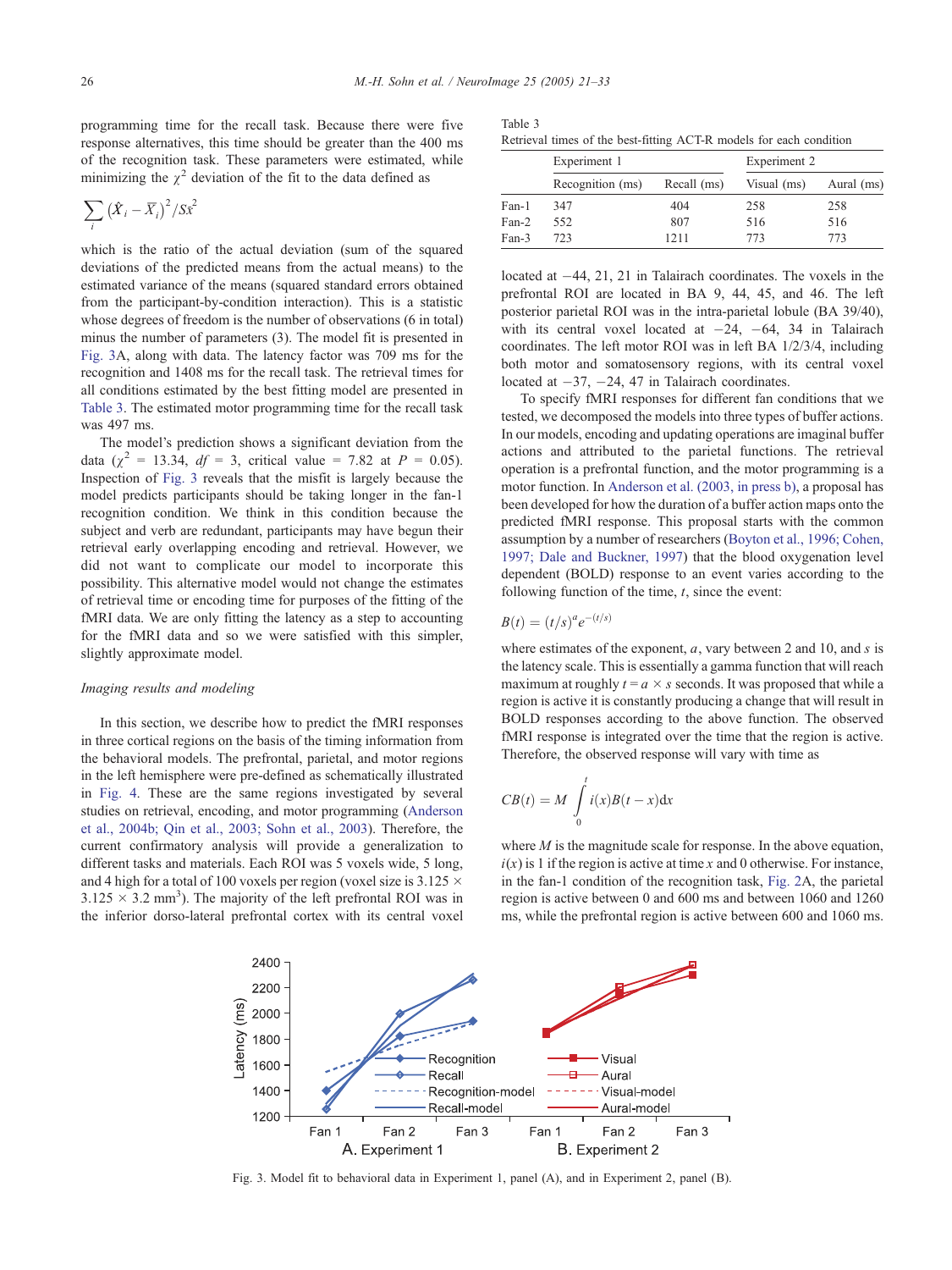<span id="page-6-0"></span>

Fig. 4. Three prescribed cortical regions.

The magnitude parameter reflects the sensitivity of the region to the event, and the scale factor and the exponent determine how fast the BOLD functions will rise and fall. When multiple buffer activities are spaced out, each BOLD response to a specific buffer action will be aggregated. If a buffer is active for a total period of time T, the area under the BOLD response will be  $Ms\Gamma(a + 1)T$ 

where  $\Gamma$  is the gamma function (in the case of integer a, note that  $\Gamma(a + 1) = a!$ ). The implication of the above two equations is that the total area under the curve will be precisely proportional to the total time that the buffer is active. The area difference due to a particular experimental variable (e.g., fan in this study) will be realized as an interaction involving that variable and scan.

We can use the durations of the buffer activities in [Fig. 2](#page-4-0) to generate predictions for the BOLD responses in each of the prespecified ROIs for each experimental condition. In making these predictions, we have to estimate two parameters that determine exact shape of the BOLD response—the latency scale (s) and the magnitude (M). The exponent (a) is fixed at 7 across the regions. These parameters are estimated to minimize the squared deviations between the observed and predicted BOLD functions, as measured by  $\chi^2$  deviation of the fit to the data. While these parameters determine the exact shape of the BOLD response, estimating them is not bound to the ACT-R theory. As the timing of the buffer actions is set to fit the behavioral data, what ACT-R predicts is



Fig. 5. Observed BOLD functions of three cortical regions and model predictions in Experiment 1. The x axis in each panel represents the time within a trial in second.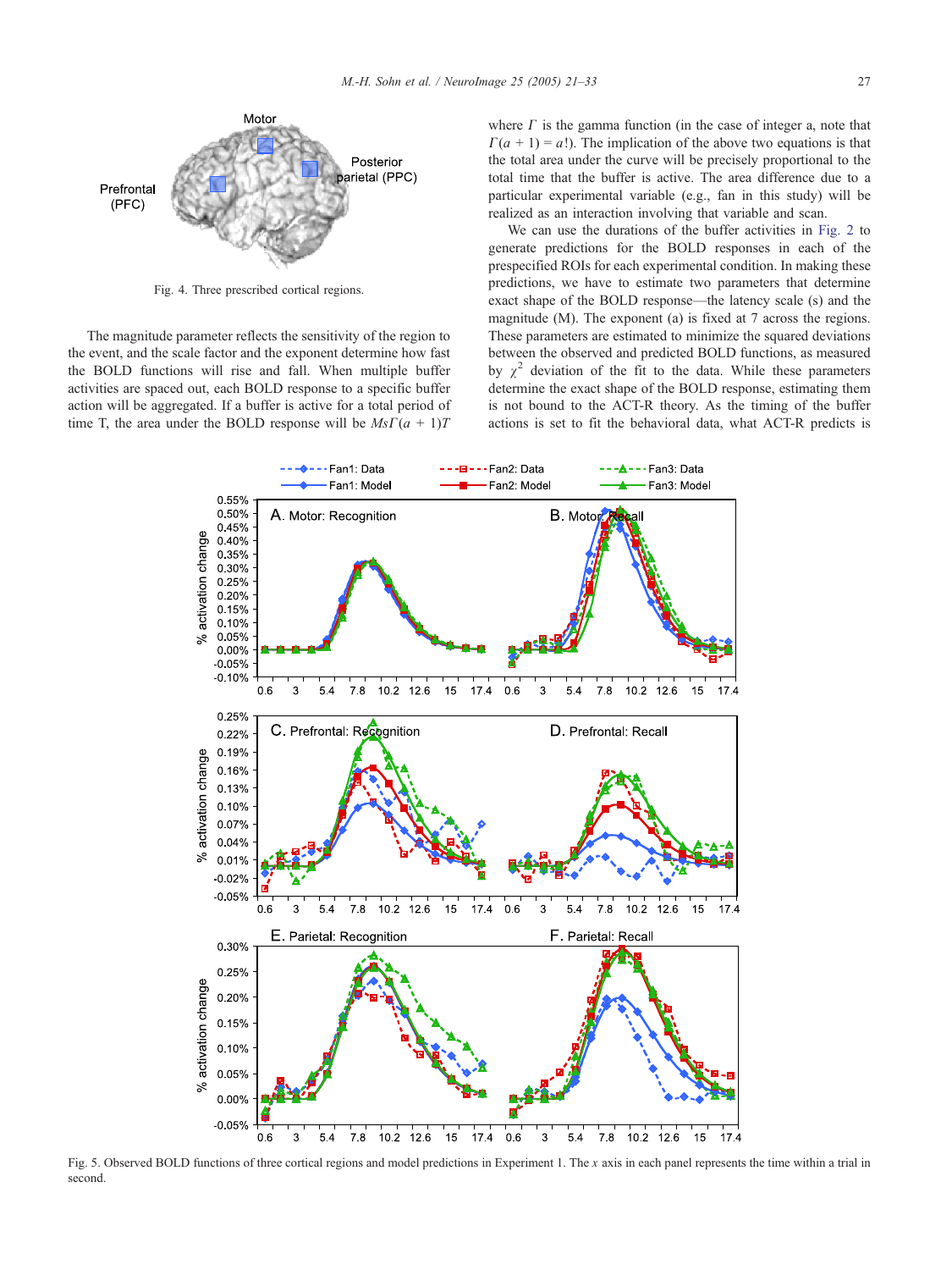<span id="page-7-0"></span>whether or not the relative areas under the BOLD functions for the different conditions should be different for a particular brain region.

We have specific predictions for each cortical region. First, because the number of imaginal operations does not differ depending on the fan for the recognition task, there should be no fan effect on the parietal activation in the recognition condition. However, the recall task should reveal a fan effect on the parietal activation, because the number of imaginal operations does differ with fan: in the fan-2 and fan-3 conditions, extra encoding is required compared with the fan-1 condition. Second, the fan effect on the prefrontal activation should be obtained for both recognition and recall tasks because the retrieval time differs with fan for both tasks. Third, the fan of a fact to be retrieved would not have effect on the motor programming time. However, activation in the motor region should reflect the complexity of motor programming. In the recognition condition, a binary response is made between "yes" and "no", while there are five alternatives to choose from in the recall condition. Therefore, the recall task should result in greater activation in the motor region than the recognition task.

In terms of parameter estimation, the scale factor and the exponent were common for the recognition and the recall tasks. Different magnitudes were estimated for recognition and recall tasks, as these tasks were administered in blocks. Further, as described below, these two tasks significantly interacted with other variables. In Experiment 1, there are 90 data points to fit (3 fan conditions  $\times$  2 memory tasks  $\times$  15 scans) with 3 parameters for each region, resulting in 87 degrees of freedom. These estimated BOLD functions are displayed along with the data in [Fig. 5,](#page-6-0) and the parameter values are presented in Table 4. We conducted separate ANOVAs on motor, parietal, and prefrontal regions with task, fan, and scan as variables. [Fig. 5](#page-6-0) shows within-trial percent activation changes in these regions. For the motor region, there was a significant main effect of task  $(F(1, 8) = 24.10, MSE = 0.017,$  $P < 0.001$ ), a significant fan-by-scan interaction ( $F(28, 224) = 2.24$ ,  $MSE = 0.003, P < 0.001$ , and a significant task-by-scan interaction  $(F(14, 112) = 10.13, MSE = 0.004, P < 0.0001)$ . Our model attributes the task-related effects to the difficulty of motor programming for the recall task (five response alternatives) in comparison with the recognition task (two response alternatives). The model attributes the fan-by-scan interaction to the fact that the peak of the BOLD function is delayed in high fan conditions because of the delayed response. The model captures the task effect quite well and does not deviate from the data significantly ( $\chi^2$  = 90.22,  $df = 87$ , critical  $\chi^2 = 109.77$  at  $P = 0.05$ ).

| Table 4 |                                               |  |  |
|---------|-----------------------------------------------|--|--|
|         | Parameters of the best-fitting BOLD functions |  |  |

|              |                                        | Manual to<br>motor | Retrieval to<br>prefrontal | Imaginal to<br>parietal |
|--------------|----------------------------------------|--------------------|----------------------------|-------------------------|
| Experiment 1 | Magnitude:<br>recognition <sup>a</sup> | 0.039              | 0.017                      | 0.020                   |
|              | Magnitude:<br>recall                   | 0.049              | 0.007                      | 0.031                   |
|              | Scale $(s)$                            | 0.767              | 0.910                      | 0.990                   |
|              | Exponent (a)                           | 7.00               | 7.00                       | 7.00                    |
| Experiment 2 | Magnitude                              | 0.22               | 0.14                       | 0.056                   |
|              | Scale $(s)$                            | 0.625              | 0.929                      | 0.817                   |
|              | Exponent (a)                           | 7.00               | 7.00                       | 7.00                    |

<sup>a</sup>  $M' = Ms\Gamma(a + 1)$ . This is a more meaningful measure since the height of the function is determined by the exponent as well as  $M$ .

For the prefrontal region, the task-by-fan-by-scan interaction was significant ( $F(28, 224) = 1.86$ , MSE = 0.0043  $P \le 0.01$ ), indicating that the fan effect differed depending on tasks. To investigate this interaction, we examined the fan-by-scan interaction in each task. This interaction was significant in both tasks  $(F(28, 224) = 1.17,$  $MSE = 0.004$ ,  $P < 0.05$  in recognition;  $F(28, 224) = 2.95$ ,  $MSE =$ 0.003,  $P \le 0.0001$  in recall). As indicated by [Figs. 5C](#page-6-0) and D, the fan effect in the prefrontal activation seems to be greater in the recall task than in the recognition task. This interaction is primarily due to the larger fan effect in latency that we observed in the behavioral data. Looking at [Table 3,](#page-5-0) which gives the estimated retrieval times for the conditions, we see a larger fan effect on retrieval time in the recall condition than in the recognition condition. Thus, the fan-bycondition interaction in the prefrontal cortex basically reflected the interaction in retrieval times predicted by the ACT-R theory. The model fits the data quite well ( $\chi^2$  = 84.54, df = 87).

For the parietal region, the task-by-fan-by-scan interaction was significant ( $F(28, 224) = 1.51$ , MSE = 0.002,  $P \le 0.01$ ). In the recognition task, neither the main effect of fan nor its interaction with scan was significant ( $P$ 's  $> 0.09$ ). In the recall task, the fanby-scan interaction was significant ( $F(2, 16) = 2.68$ , MSE = 0.002,  $P \le 0.0001$ ). Further, we tested whether peak responses differ as a function of fan in the recognition and recall conditions. The peak was defined by the sum of activation changes associated with the scans 7, 8, and 9. The peak responses were significantly different depending on fan in the recall condition ( $F(2, 16) = 6.20$ , MSE = 0.085,  $P \le 0.01$ ). However, the peak responses were not different depending on fan in the recognition condition,  $P > 0.16$ . These results show that the fan effect had an impact on the parietal activation during the recall task but not during the recognition task. Our model predicts no fan effect in the recognition condition but predicts the fan effect in the recall condition because of the extra encoding requirement for the recall task. The data are well captured by the model ( $\chi^2 = 91.00$ ,  $df = 87$ ).

For both prefrontal and parietal regions, model predictions on the basis of behavioral data were quite consistent with the imaging data: the fan effects were significant for the prefrontal activation in both recognition and recall tasks. For the parietal activation, the fan effect was significant for the recall task, but not for the recognition task. However, close examination of models reveals that not only the fan effects within each region should differ by tasks, but also that the fan effect within each task should differ by regions.

To examine the cortical dissociation within each task, we conducted a three-way ANOVA with brain region (prefrontal and parietal regions), fan, and scan as variables separately for recognition and recall tasks. For the recognition task, as reported earlier, the fan-by-scan interaction was significant only for the prefrontal activation but not for the parietal activation. However, this difference in the two-way interaction did not enter into a significant three-way interaction involving region,  $P > 0.70$ . For the recall task on the other hand, both the prefrontal and parietal regions revealed significant fan-by-scan interactions, and the patterns of these interactions were significantly different by regions,  $F(28, 224) = 1.67$ , MSE = 0.002,  $P < 0.05$ . The fact that the regional dissociation was significant only in the recall but not in the recognition task certainly raises a concern regarding the functional distinction that we proposed between these regions. However, it is important that the fan effect predictions made by the models were all consistent with the data in each combination of the task and region. The only prediction that was not supported was the one regarding the cortical difference in the fan effect for the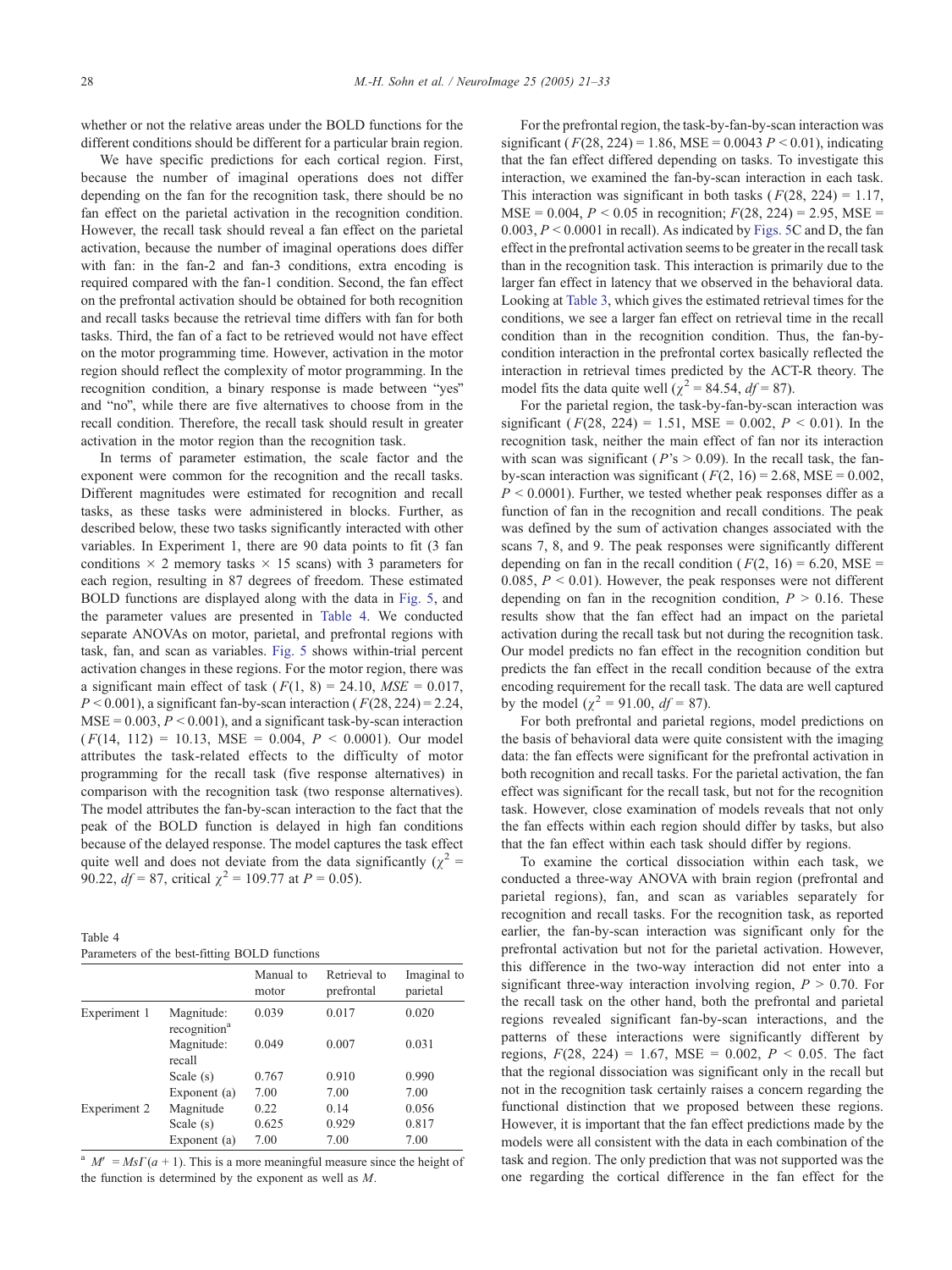recognition condition, though the pattern of the fan effect within each region in this task was consistent with the prediction.

Alternative explanation is available regarding the task differences in both prefrontal and parietal regions. One may think that these differences may lie in the fact that there are two types of trials in the recognition task, targets and foils. Because foil trials require rejection of the presented probe, it is possible that these trials may contribute differently than the target trials. To examine this possibility, we took only the recognition trials and examined whether the trial type (target or foil) had any different effects on the activation change. We conducted a three-way ANOVA with fan, trial type, and scan as variables. In both prefrontal and parietal region, the trial type did not have any significant main effects nor interactions with other variables,  $P > 0.10$ . The trial type effect on behavioral result was 145 ms, which is quite small compared with the fan effect. Considering that the temporal resolution of fMRI is pretty coarse, perhaps the 145 ms of target-foil effect may not have been large enough to produce significant activation changes. Nonetheless, the recognition-recall differences in the parietal and prefrontal region cannot be attributed to the target-foil differences in the recognition task.

## Exploratory ROI analyses

To examine whether our confirmatory analyses missed any important regions, we conducted two exploratory analyses. First, we conducted voxelwise fan-by-scan ANOVAs and searched for clusters of more than 6 contiguous voxels ([Forman et al., 1995\)](#page-12-0) showing significant fan-by-scan interactions ( $F(2, 16) = 3.63$ ,  $P \le$ 0.05). To have a conservative test that deals with non-independence of successive scans, we adjusted the degrees of freedom by not assigning those from the scan to the numerator in the F-statistic for the interaction term (equivalent to the Greenhouse–Geisser correction for non-independence of conditions). Note that the fan-by-scan interaction is only significant when the fan conditions result in different BOLD functions over scans. The regions that showed greater activation change in the high fan condition included the left anterior cingulate cortex (BA 32,  $F = 4.2, -3, 16, 43$ ), the precuneus (BA 31,  $F = 4.3, -3, -62, 25$ ), and the left posterior cingulate cortex (BA 23/30,  $F = 4.48, -9, -54, 14$ ). The left angular gyrus (BA 40,  $F = 5.83, -53, -52, 34$ ) showed a negative percent activation change and the amount of change was greater for the high fan condition. The fact that we did find a strong effect in our a priori prefrontal region but did not identify this region in the exploratory analysis shows that one advantage of a confirmatory analysis is to identify meaningful patterns of activation that may not pass a conservative test of an exploratory analysis.

Second, voxelwise task-by-scan ANOVAs were conducted ( $F$  $(1, 8) = 5.31, P < 0.05$ , and the bilateral central gyri, (BA 1/2/3/4,  $F = 11.05, -39, -24, 57$  and BA  $1/2/3/4, F = 8.06, 46, -28, 48$ showed greater activation change for the recall task than for the recognition task. The greater activation change in the left central gyrus is in line with the confirmatory analysis in which the motor region showed greater activation change in the recall task than in the recognition task.

## Experiment 2

Experiment 2 tested whether the proposed prefrontal–parietal dissociation depends on the modality of stimulus presentation. We used the same fan-effect paradigm of Experiment 1 with the recognition task only. The acquisition phase was essentially the same as in Experiment 1. In the scanning session, the probes were presented visually in half of the testing blocks, and aurally in the other half of the blocks. If information processed by the prefrontal and parietal cortices is modality specific, we would observe different results depending on stimulus presentation modality.

## Method

## Behavioral protocol

Twelve right-handed participants (4 female, 18–22 years of age range with average of 20.7 years) were recruited locally and they provided written informed consent in accordance with the guidelines of the University of Pittsburgh. The behavioral protocol was the same as in Experiment 1, except that only the recognition task was used and half of trials involved visually presented memory probes and the other half involved aurally presented memory probes. Because aural presentation inevitably involved serial presentation, we presented each element of a probe serially in both visual and aural presentation conditions for 500 ms. During fMRI scanning, there were 4 blocks of visual recognition and 4 blocks of auditory recognition with 25 trials in each block.

## Imaging procedures

Due to the change of scanners between experiments, slightly different scanning parameters were used. Event-related fMRI data were collected with echo-planar imaging sequence on a Siemens 3T scanner, 1500 ms TR, 50 ms TE, 70° flip angle, 21 cm FOV, 26 axial slices/scan with 3.2 mm thickness,  $64 \times 64$  matrix, and with AC-PC at the 21st slice from the top. For each trial, 10 scans were acquired. Images were motion corrected using the 12-parameter rigid body model of the AIR ([Woods et al., 1998\)](#page-12-0) program and then cross-registered to a common reference brain by minimizing signal intensity differences. Then, functional images were set to a standard mean intensity, smoothed (6 mm full-width half-maximum 3D Gaussian kernel), and pooled across participants to improve signal-to-noise ratio.

## Behavioral results and modeling

Accuracy and latency were analyzed in terms of fan, trial type (target and foil), and modality of stimulus presentation. For latency, only the correct trials (hits and correct rejections) were analyzed. Mean accuracy and latency for each fan-by-modality condition are presented in [Table 2.](#page-3-0) Note that in general the latency in Experiment 2 is much faster than in Experiment 1 because it was measured from the onset of the third component of the probe due to serial presentation. Though not precise, adding 1000 ms, which is the presentation time for the first two components of a probe, the latency becomes comparable to Experiment 1.

Accuracy was higher in the fan-1 condition than in other fan conditions ( $F(2, 22) = 8.62$ , MSE = 0.012,  $P < 0.01$ , Newman– Keuls,  $P < 0.05$ ). The modality-by-trial type interaction was also significant ( $F(2,22) - 8.62$ , MSE = 0.012,  $P < 0.05$ ). In the aural condition, accuracy was higher when rejecting foils than accepting targets (0.94 and 0.88,  $t(11) = 2.37, P < 0.05$ ), while there was no difference in the visual condition (.91 each,  $P > 0.70$ ). No other main effects or interactions were significant ( $P$ 's  $> 0.10$ ).

Latency was fastest in the fan-1 condition, intermediate in the fan-2 condition, and slowest in the fan-3 condition ( $F(2, 22)$ ) 57.65, MSE = 51870,  $P < 0.0001$ , Newman–Keuls,  $P < 0.05$ ). The target trials were faster than foil trials by 72 ms ( $F(2, 22) = 14.16$ ).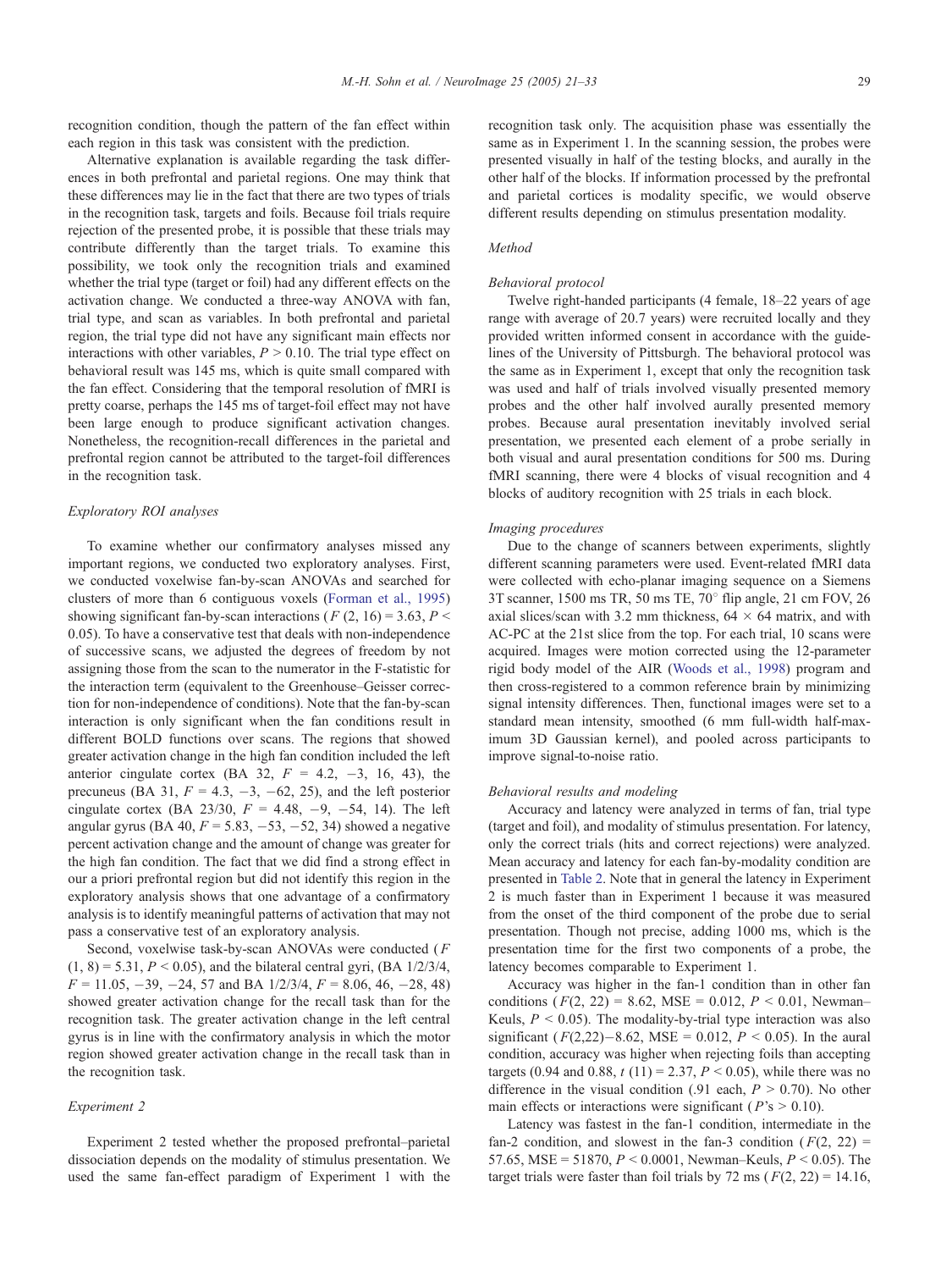$MSE = 13058$ ,  $P < 0.01$ ). No other main effects or interactions were significant ( $P$ 's  $> 0.10$ ). The behavioral results indicate that there is generally no effect of presentation mode.

We used the same model as for Experiment 1 except for some modifications to deal with fact that the elements were presented one at a time. Our Experiment 2 model encoded each item as it was presented. It also initiated retrieval after the second element. Even though it had to encode the third when it was presented, the first two elements were enough to direct retrieval. We estimated a single latency factor for the visual and aural presentation. The modeling result is presented in [Fig. 3,](#page-5-0) along with the data. The retrieval times for all conditions estimated by the best fitting model are presented in [Table 3.](#page-5-0) The latency factor was 900 ms. The performance was quite good and did not significantly deviate from data ( $\chi^2 = 8.14$ ,  $df = 5$ , critical value = 11.07,  $P < 0.05$ ).

## Imaging results and modeling

In Experiment 2, the field of view was greater (210 mm) than in Experiment 1 (200 mm). Our reference brain in which we defined the three cortical regions was initially prepared in 200 mm field of view. Expanding the reference brain within the new field of view resulted in larger voxel dimensions, and as a consequence, the reported coordinates of three regions are slightly different from Experiment 1. However, these differences are less than a size of a voxel. The center of the left prefrontal region was at  $-45$ , 24, 21 in Talairach coordinates. The center of the left posterior parietal region was at  $-24$ ,  $-64$ , 34 in Talairach coordinates. The center of the left motor region was at  $-41$ ,  $-25$ , 47 in Talairach coordinates.

The three-way ANOVAs were performed on the motor, parietal, and prefrontal regions with modality, fan, and scan as factors. [Fig.](#page-10-0) 6 shows within-trial percent activation changes in these regions. [Table 4](#page-7-0) presents the parameters of the best-fitting BOLD signal estimations. Because we assume that the activation in these regions is not modality-specific, we estimated the same exponent, scale factor, and magnitude between the visual and the aural presentations. For the motor region, there was a significant fan-by-scan interaction ( $F(18, 198) = 2.31$ , MSE = 0.1469,  $P < 0.01$ ). The fan-1 condition seems to fall back to baseline slightly earlier than other conditions, because the response is given earlier. The model fit was good ( $\chi^2$  = 67.04, df = 58, critical  $\chi^2$  = 76.78 at P = 0.05).

For the prefrontal region, the main effect of fan was significant  $(F(2, 22) = 5.74, MSE = 0.77, P < 0.05)$ . Also, the fan-by-scan interaction was significant ( $F(18, 198) = 2.93$ , MSE = 0.168,  $P \le$ 0.0001). As expected by the model ( $\chi^2$  = 36.48, *df* = 58), the fan effect was significant in both presentation modes, and did not depend on modalities.

For the parietal region, the fan-by-scan interaction was not significant ( $P > 0.40$ ). In this region, the modality-by-scan interaction was marginally significant ( $F(9, 99) = 1.92$ , MSE = 0.103,  $P \le 0.06$ ). It seems that the activation change reach higher peak in the visual presentation condition. Although it appears that there is a fan effect in the aural presentation condition, the fan-bymode-by-scan interaction was not significant ( $P > 0.10$ ) and when considered only the aural presentation condition, the fan-by-scan interaction was still not significant ( $P > 0.20$ ). Despite the apparent differences between two modality conditions, we used a model that did not assume any differences between presentation modes, and the fit was quite good ( $\chi^2$  = 37.03,  $df$  = 58).

The apparent fan effect in the parietal region for the aural condition raises a question regarding the reliability of the proposed prefrontal–parietal distinction. One possibility is that the good model fit may be primarily due to the visual presentation condition in which fan did not seem to have much impact. We examined how well ACT-R predictions described above can explain data from each presentation condition. The parameters mentioned above fit each data set quite well. For the visual presentation condition,  $\chi^2$ deviation was 22.35, and for the aural presentation, it was 20.41 condition. Each did not deviate from data significantly (critical value = 41.34,  $df = 28$ ). One might argue that the data from the aural condition might have been quite noisy, which could have prevented a significant fan effect from being detected. Extreme noise in the data could allow any model to fit the data decently. However, the standard error that we estimated for fitting the parietal region  $(0.18\%)$  was smaller than for the prefrontal region  $(0.60\%)$ .

Our modeling effort is focused on the fan effect and ignored the target-foil difference. Just to make sure that the results reported here are not different depending on the trial type, we conducted a four-way ANOVA with trial type, fan, modality, and scan in each region. The only significant result involving trial type was a trial type-by-scan interaction in the prefrontal region. Foil trials produced greater activation change than target trials,  $(F(9, 99))$  = 4.44, MSE = 0.199,  $P < 0.0001$ ), perhaps reflecting their greater latency. However, trial type did not significantly modulate the fanby-scan interaction in any region.

#### Exploratory ROI analysis

As in Experiment 1, we conducted two exploratory analyses. First we conducted voxelwise fan-by-scan ANOVAs, and searched for clusters of more than 6 contiguous voxels showing significant fan-by-scan interactions ( $F(2, 22) = 3.44$ ,  $P < 0.05$ ). Consistent with the confirmatory analysis, two left prefrontal regions showed greater activation changes for high fan conditions than for low fan conditions (BA 9/44,  $F = 5.13$ ; -51, 14, 29; BA 45,  $F = 5.10$ ;  $-31$ , 17, 4). In addition, the posterior cingulate cortex (BA 23/30,  $F = 4.92$ ;  $-11$ ,  $-53$ , 4), showed higher activation change for the high fan condition. However, the parietal region was not identified, which is also consistent with the confirmatory analysis. Second, voxelwise mode-by-scan ANOVAs were conducted  $(F(1, 11))$  = 4.84,  $P \le 0.05$ ). As would be expected, bilateral occipital activation favoring the visual presentation condition (BA 19,  $F =$ 11.48;  $-41$ ,  $-70$ ,  $-7$  and BA 19,  $F = 8.07$ ; 42,  $-63$ ,  $-6$ ) and bilateral temporal activation favoring the aural presentation (BA 21/22/41/42,  $F = 23.69$ ;  $-50$ ,  $-26$ ,  $-1$  and BA 21/22/41/42,  $F =$ 24.97; 52,  $-18$ , 11) were identified. The pattern of activation changes in [Fig. 7](#page-11-0) suggests that modality manipulation did affect the corresponding cortical regions.

## Discussion

The most important premise of the current study is the proposed mapping between ACT-R buffers and cortical regions. In general, the current imaging results and computational modeling seem to support the prefrontal–parietal distinction in terms of retrieval and representation. In addition to the prefrontal–parietal distinction, the current study also showed that our prescribed motor region is sensitive to the manual buffer activity as reflected in the recognition–recall difference in Experiment 1. This task effect was modeled on the basis of the differential complexity in the motor programming during the recall and during the recognition task.

The prefrontal activation reflected the retrieval difficulty in both recognition and recall tasks (Experiment 1) and was independent of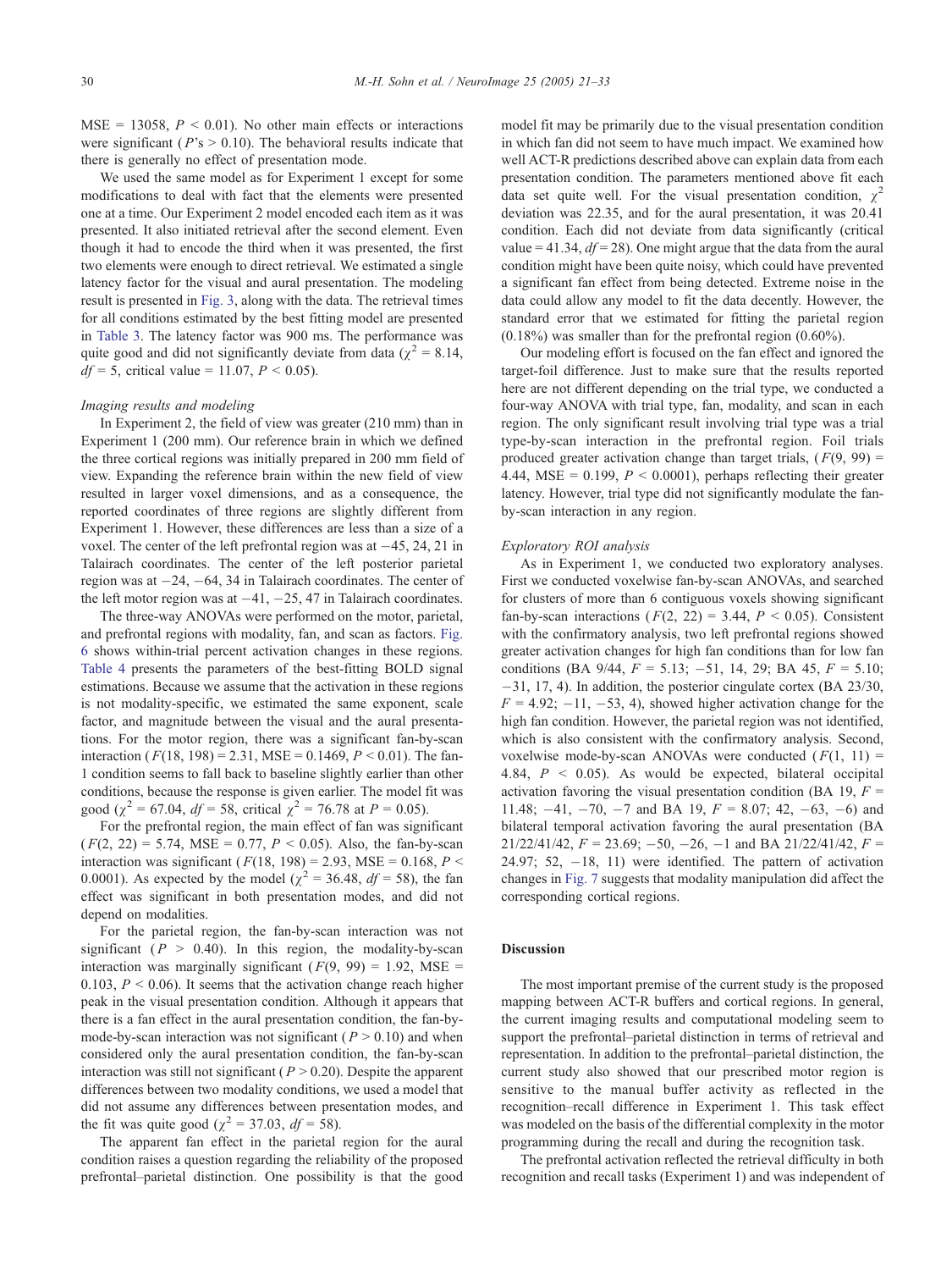<span id="page-10-0"></span>

Fig. 6. Observed BOLD functions of three cortical regions and model predictions in Experiment 2. The x axis in each panel represents the time within a trial in second.

the modality of stimulus presentation (Experiment 2). The retrieval difficulty had a greater impact on the recall performance than on the recognition performance, which was reflected in both latency and the prefrontal activation. These patterns of results in the prefrontal activation matched the predictions of the retrieval component of the ACT-R model. It should be noted that in the Experiment 1 results, the percent activation change of the prefrontal cortex is greater for the recognition task than for the recall task. Considering that normally the recall task takes longer than the recognition task, this result may seem counterintuitive. However, because these two tasks were administered in a blocked manner, it is possible that the baseline activation level of the prefrontal cortex might have been different for each task. Participants might have been more alert for the recall task, which may well increase the activation level of the prefrontal cortex in general, resulting in less increase of percent activation change.

The posterior parietal activation was explained by the imaginal buffer activity. In Experiment 1, the parietal activation reflected the fan effect in the recall task but not in the recognition task. However,

this interaction does not seem to be an indication of direct relationship between the parietal cortex and the retrieval buffer. Rather, ACT-R models of behavioral results suggest that the number of representational changes, which are the processes that the imaginal buffer is sensitive to, coincidentally increases with the retrieval difficulty in the recall task but not in the recognition task. There has been evidence that the parietal cortex responds to the existing level of competition ([Bunge et al., 2002; Schumacher and](#page-12-0) D'Esposito, 2002). These studies used a stimulus-response compatibility paradigm, in which participants respond to the target in the face of a distractor that affords either a compatible or incompatible response with the one associated with the target. Results showed that parietal activation was higher when the distractor was associated with a potential response that is incompatible with the target response than when it was compatible. That is, the parietal cortex responds to the presence of competition even though the number of stimulus elements was controlled. We suggest that this result occurred because the stimulus-response compatibility task may require retrieval processes that are similar to the recall task. In the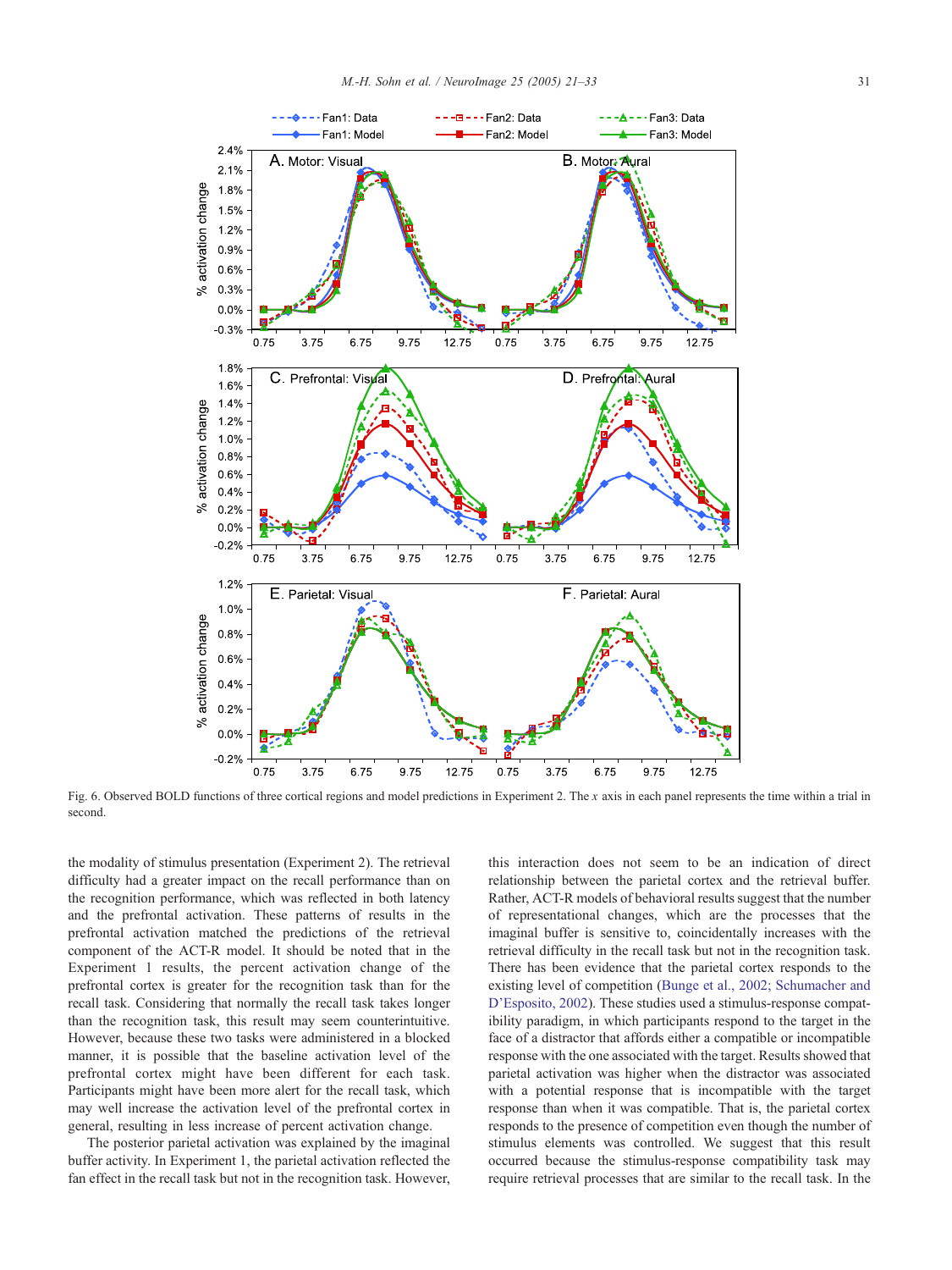<span id="page-11-0"></span>

Fig. 7. BOLD functions in the auditory and the visual cortices in Experiment 2. The x axis in each panel represents the time within a trial in second.

stimulus-response compatibility task, the response as a part of a stimulus-response association has to be recovered through a recall process, which results in updating the problem representation, tapping the imaginal buffer. According to our analyses, greater parietal activation will occur when the task-irrelevant information (i.e., distractor-response mapping) is retrieved before the taskrelevant information (i.e., target-response mapping).

In Experiment 2, the prefrontal and parietal regions responded well to the task regardless of stimulus presentation modalities. Interestingly, the parietal activation was higher with visual stimuli than with auditory stimuli. It is not clear to us why our left parietal region was more sensitive to visual presentation than to auditory presentation. However, as our modeling showed, even when we assumed no difference between modalities, the parietal activation could well be explained by the imaginal buffer activities, suggesting that the parietal activation may not be entirely modality specific. Our tentative conclusion is that, although the parietal region generally deals with modality-independent representations, it may be possible that different modalities may result in different strategies that may tap into the imaginal buffer differentially.

Although our models generated relatively good fits to fMRI data, it should be also noted that there were some inconsistencies. One prominent misfit is that while the model predicts gradual increase of fMRI responses in the prefrontal activation, in some conditions the fan-2 and the fan-3 curves are not really separated from each other (see [Fig. 6\)](#page-10-0). One reason for this misfit may be that the latency difference between these two conditions resides in other processes that we did not consider in the current models. We take this as a challenge for further investigation to elaborate the model and to specify the functions associated with other brain regions that we left out in the current study. Another apparent misfit is related to the fan effect in the parietal activation for the aural presentation condition of Experiment 2. While this fan effect was not statistically significant, it needs to be further investigated in studies that manipulate presentation modality.

These misfits raise a question how much the success of our model fitting is actually due to the ACT-R mappings of retrievalimaginal buffers to prefrontal–parietal cortices, and not to the gamma function assumption for BOLD responses. One way to address this issue is an alternative model fitting. We fitted the prefrontal activation using the imaginal buffer action and the parietal activation using the retrieval buffer action. If the goodness of model fitting that we achieved is primarily due to the gamma function assumption, this alternative model fitting may result in as good fit as we reported earlier. In Experiment 1, the parietal predictions generated from the retrieval buffer action fit the data quite poorly ( $\chi^2$  = 148.54,  $df = 87$ , critical  $\chi^2 = 109.77$  at  $P =$ 0.05). The prefrontal predictions from the imaginal buffer action did not provide a statistically deviant misfit ( $\chi^2$  = 99.32), but this fit is worse than the one with the prefrontal predictions from the retrieval buffer action ( $\chi^2$  = 84.54). If we take the  $\chi^2$  difference (*D*) between two models fitting the same data, it is the relative likelihood of the data under the two models. It can be seen that data for both the prefrontal and the parietal activations are at least 1000 times more likely under the proposed models than the alternative models. In Experiment 2, the parietal predictions generated from the retrieval buffer action fit the data quite poorly ( $\chi^2 = 85.27$ , df = 58, critical  $\chi^2$  = 76.78 at P = 0.05). The prefrontal predictions from the imaginal buffer action did not provide a statistically deviant misfit ( $\chi^2$  = 40.93), but this fit is worse than the one with the prefrontal predictions from the retrieval buffer action ( $\chi^2$  = 36.48). It is at least 10 times more likely that the prefrontal activations are under the proposed models than the alternative models.

An alternative to our modeling effort that involves magnitude, exponent, and scale factor would be to extract a single magnitude measure to fit the area above baseline. Here, the prediction is that